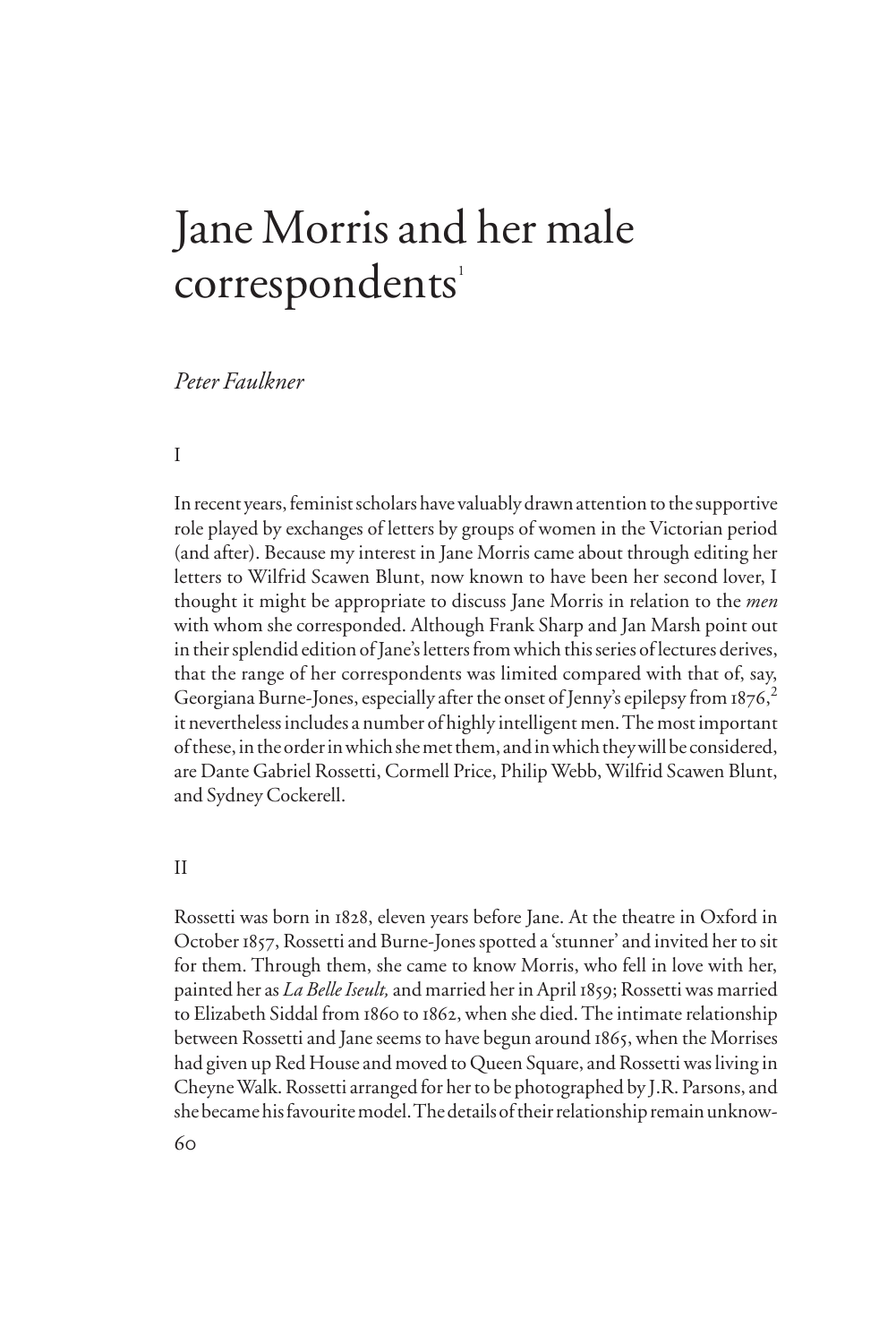able, but there seems no doubt of the strength of their mutual attraction.

In his young manhood, Rossetti was evidently a most attractive person, as seen in the impact he made on Morris, Burne-Jones and many others, and in the vivacity of his early letters, especially those to Ford Madox Brown. Neat word-play often occurs, as in his letter to Morris in May 1857 about Burne-Jones's physique: 'You know no doubt of Ned's ups and downs. I hope he's getting round – not in the wombat sense however – that seems far off indeed'. The vocabulary is full of slang: he asks Allingham, of the first section of Ruskin's *Unto This Last* which had just been published in the *Cornhill* in July 1860 *,* 'Who *could* read it, or anything about such bosh?', while an invitation to a friend in November 1861 ends: 'Two or three blokes & a cove are coming here on Friday evening at 8 or so ... Nothing but oysters & of course the seediest of clothes'.As their editor William Fredeman wrote, these early letters show a man 'impelled by enthusiasm, curiosity and an innate *joie de vivre*, and, most important of all, as yet unburdened by responsibilities and guilt, and blessedly unaware of the physical and psychological maladies that would beset him in the inexorable march of time'.<sup>3</sup>

As is known, Morris and Rossetti took the joint tenancy of Kelmscott Manor in the summer of 1871, and Rossetti wrote a number of letters to his family and friends expressing his pleasure in the place. He told his mother on 17 July:

This house and its surroundings are the loveliest 'haunt of ancient peace' that can well be imagined - the house purely Elizabethan in character though it may probably not be as old as that, but in this dozy neighbourhood that style of building seems to have obtained for long after changes in fashion had occurred elsewhere. It has a quantity of farm buildings of the thatched squatted order, which look settled down into a purring state of comfort, but seem (as Janey said the other day) as if, were you to stroke them, they wd move.<sup>4</sup>

Here Rossetti wrote some thirty sonnets for his 'House of Life' sequence, in a group discussed by J.R. Wahl in 1954 as the 'Kelmscott Love Sonnets'.<sup>5</sup> These show Rossetti at his most romantic and tender, as he places the relationship within the landscape. Rossetti sent a copy of 'The Lovers' Walk' to William Bell Scott in August 1871; it runs:

Sweet twining hedgeflowers wind-stirred in no wise On this June day; and hand that clings to hand:- Still glades; and meeting faces scarcely fann'd: -- An osier-coloured stream that draws the skies

Deep to its heart; and mirrored eyes in eyes:-- Fresh hourly wonder o'er the Summer land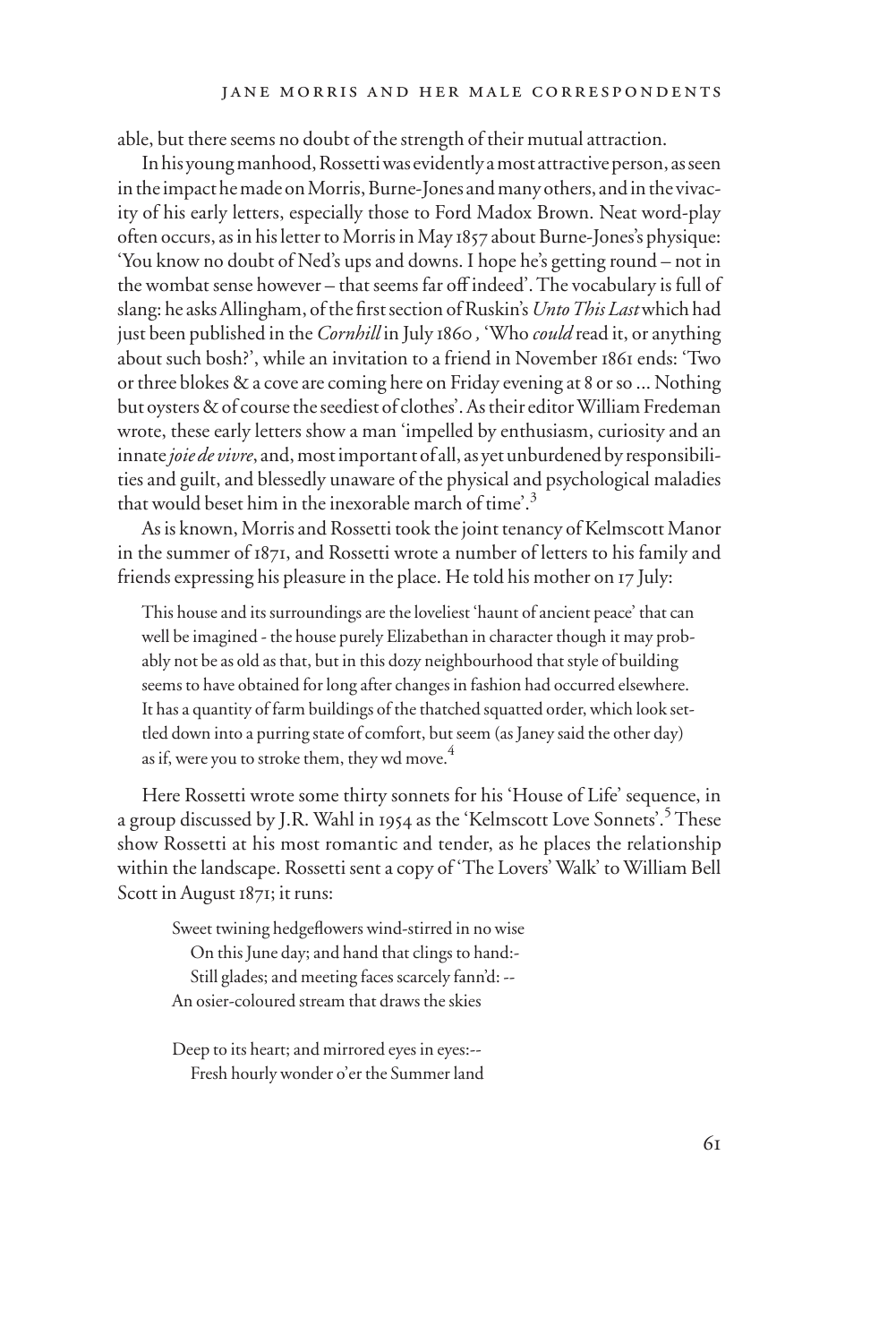Of light and cloud; and two souls softly spann'd With one o'erarching heaven of smiles and sighs: --

Even such their path, whose bodies lean unto Each other's visible sweetness amorously, -- Whose passionate hearts lean by Love's high decree Together on his heart for ever true, As the cloud-foaming firmamental blue Rests on the blue line of a foamless sea.<sup>6</sup>

Rossetti succeeds in conveying the mutuality of the love between the 'two souls' by using a number of plurals – two hands, 'meeting faces', 'bodies', 'passionate hearts' – while the concluding simile suggests equality – sky and sea are equally significant and equally blue. There is no way in which we can know whether Jane shared the depth of feeling evidenced by the poet, but I for one would like to think so. Poems like these were to be the focus of attack in *The Fleshly School of Poetry.*<sup>7</sup>

The relationship survived Rossetti's breakdown in 1872, and Jane sat again for him later in that year and in 1873 and 1875. However, by 1876 she had distanced herself from him, disturbed by his dependence on chloral hydrate, although she remained friendly with him to the end, sitting for him in 1878 and 1881, the year in which he died. Some of Rossetti's later poems and letters inevitably convey a more troubled sense of the relationship, but also on occasion assert the depth of his feeling for her, notably on 31 May 1878, when he proclaimed that he had felt for her 'a feeling far deeper (though I know you have never believed me) than I have ever entertained towards any other living creature at any time of my life'. He was still capable of entertaining vivacity, as when he advised the young Hall Caine in March 1880 to avoid words of fashionable jargon such as 'mythopoeic' and 'anthropomorphism': 'I do not find life long enough to know in the least what they mean. They are both very long and very ugly indeed - the latter only suggesting to me a Vampire or a Somnambulant Cannibal'. He continued to write affectionately to Jane, showing respect for her intelligence, as on 4 February 1880: 'I suppose you have read [Keats's] *Endymion,* - if not, it is worth your while, though not the easiest possible reading'. Jane's last letter to Rossetti, probably in October 1881, refers to the publication of his *Ballads and Sonnets*: 'you spoke of sending me the book last week, it has not reached me yet, I mention this fearing some miscarriage, but perhaps you put off sending it till you return to town'.<sup>8</sup> (Rossetti was in the Lake District at the time).

Rossetti died on 9 April 1882 at Birchington-on-Sea. Jane wrote to Cormell Price on 28 April saying that she had not seen Rossetti since the previous August, but had had letters from him that had given the impression he was in normal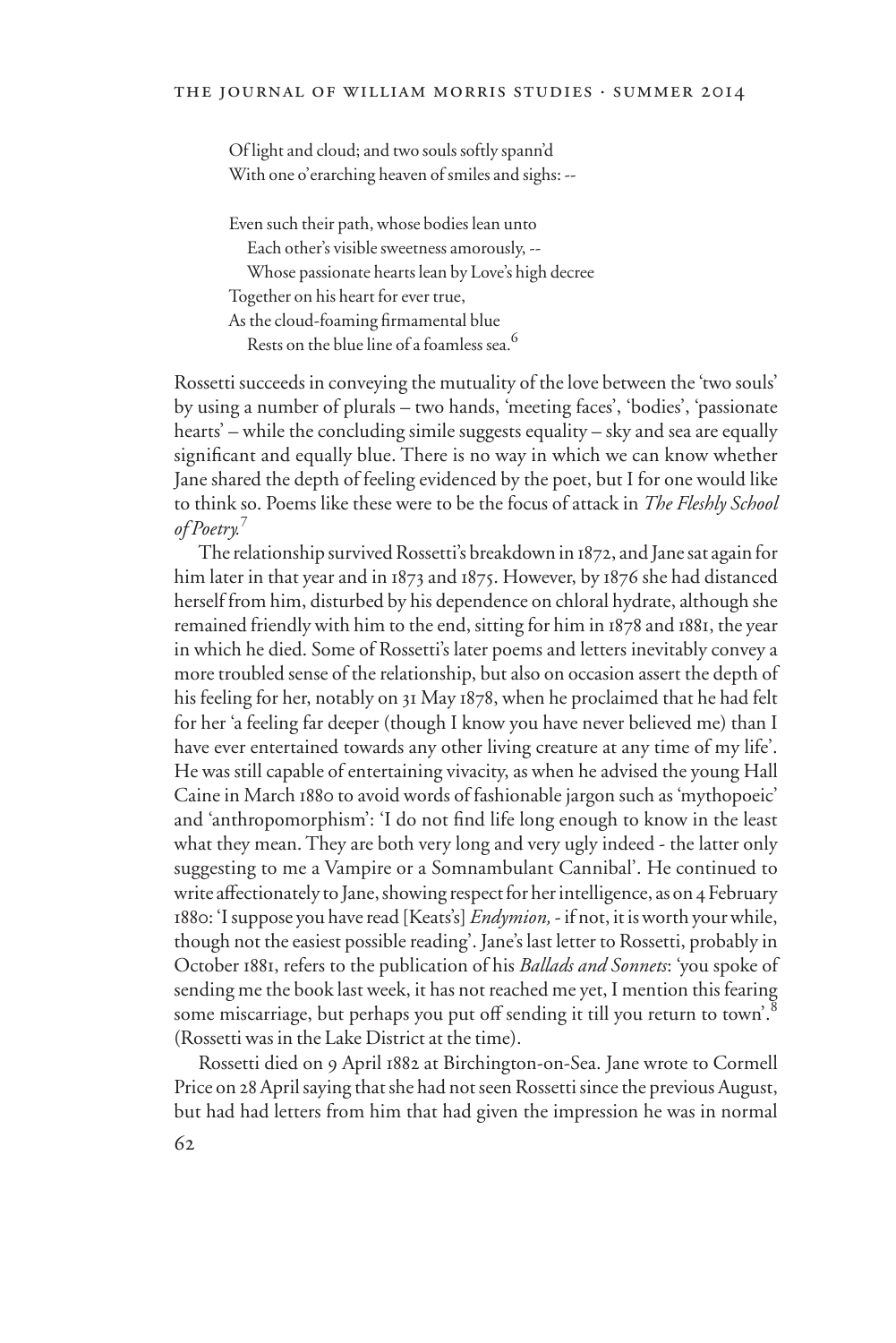health; thus 'The effect on me of the sudden news of Gabriel's death was quite unlooked for'. She had 'mourned him as one dead 6 or 7 years ago when I gave up seeing much of him owing to chloral drinking', but found that the unexpected news of his death had come as a great shock to her, especially on a day when Jenny had also been ill.<sup>9</sup>

#### III

The next two men to be discussed, with whom her relationships were without the passion of that with Rossetti, were both slightly nearer to Jane in age. Cormell Price was born in 1835, and so was four years older than Jane. He was at King Edward's School in Birmingham with Burne-Jones, and went on to Brasenose College, Oxford, where he became one of Morris's closest friends. Kelvin remarks that, although Morris and Price were lifelong friends, 'the surviving letters are an unsatisfactory record of the fact. Price's diaries attest to regular and frequent meetings through the years'.<sup>10</sup> After graduating, Price studied for eighteen months at the Radcliffe Infirmary, but found the operating theatre disturbing and abandoned medicine. In 1860 he became tutor to the son of a Russian Count, with whom he spent three years travelling in Europe and then in Russia. He returned to England in 1863, and began teaching at Haileybury College – a public school catering for the sons of service officers – where he became Head of the Modern Side. In 1874, Price became the first headmaster of the United Services College in the newly established Devon town of Westward Ho!<sup>11</sup> The College catered mainly for the sons of families from the colonies, and prepared them for the Army Entrance Examinations. Its most famous pupil was Rudyard Kipling, the nephew of Burne-Jones. The second chapter of Kipling's autobiographical *Something of Myself* deals with the years 1878 to 1882:

Then came school at the far end of England [from South Kensington]. The Head of it was a lean, slow-spoken, bearded, Arab-complexioned man whom till then I had known as one of my Deputy-Uncles at The Grange - Cormell Price, otherwise 'Uncle Crom'.

The description of the school is distinctly unglamorous:

The United Services College was in the nature of a company promoted by poor officers and the like for the cheap education of their sons ... Even by the standards of those days it was primitive in its appointments, and our food would now raise a mutiny in Dartmoor [presumably the prison]. I remember no time, after home-tips had been spent, when we would not eat dry bread if we could steal it from the trays in the basement before tea.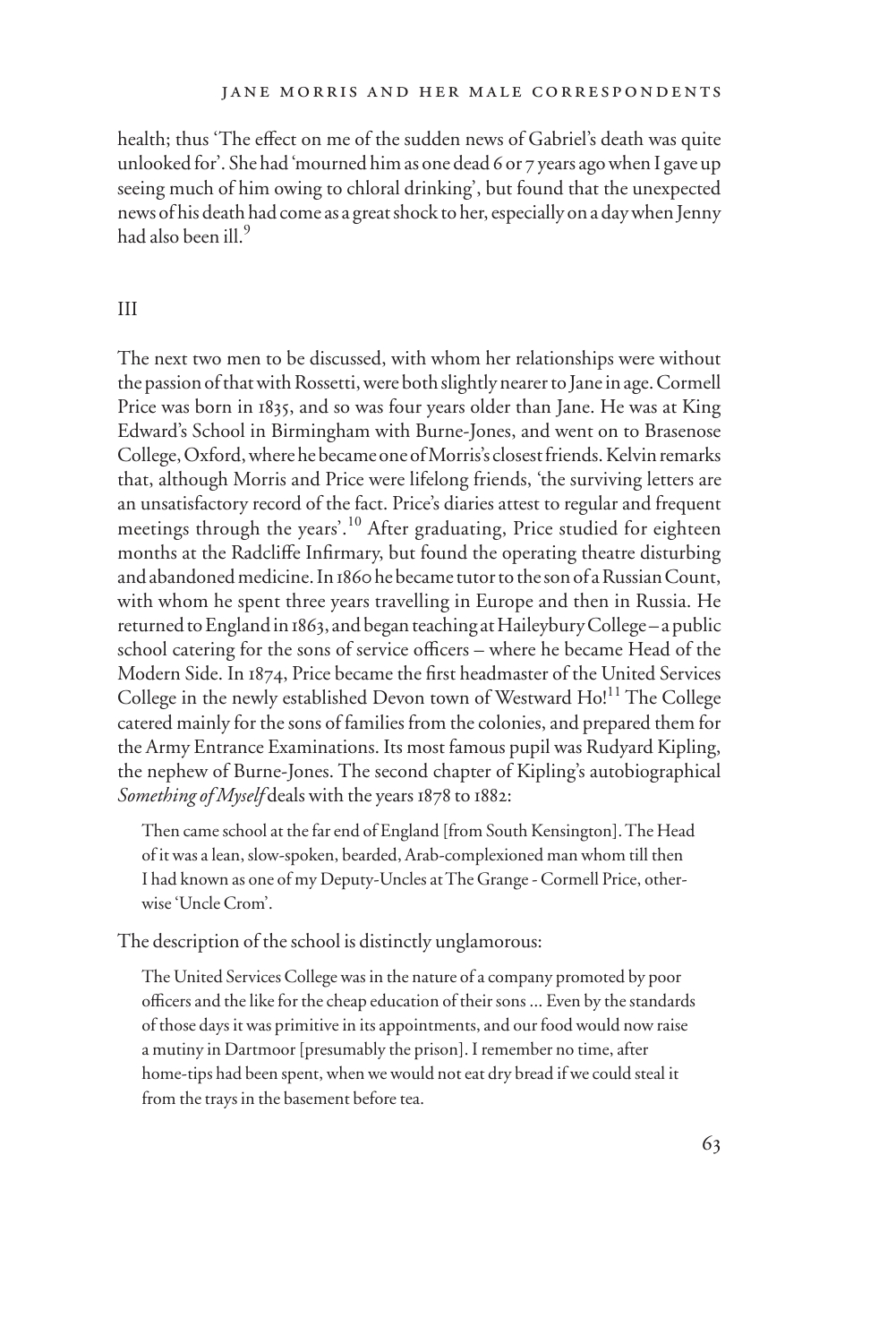#### the journal of william morris studies . summer 2014

Nevertheless, there was little illness, and less 'perversion', perhaps thanks to the Head's policy, by which the boys were allowed to participate in 'incessant riots and wars between the Houses' so that they were 'dead tired' before going to bed. Kipling found his first term 'horrible' and his first year and a half 'not pleasant', but bullying ceased when he developed in strength in his fourteenth year, and he made two very close friends, with whom he advanced up the school in what he calls a Triple Alliance. Encouraged by his English and Classics master, Kipling began reading poetry, and writing. In later discussions, he discovered that Price had kept a close eye on him and his behaviour. He remarks: 'Many of us loved the Head for what he had done for us, but I owed him more than all of them put together; and I think I loved him even more than they did'. It was Price who told him in the summer of 1882 that at the end of the holidays he would be going back to India to work on a paper in Lahore. Price also remarked, when awarding a prize to Kipling for a poem he had written, that 'if I went on I might be heard of again'.<sup>12</sup>

Back in England in the spring of 1896, the Kipling family took a house in Torquay. One of their visitors was Price – 'now turned into "Uncle Crom" or just '"Crommy" '. Not surprisingly, they discussed Kipling's schooldays:

... I reviled him for the badness of our food at Westward Ho! To which he replied: 'We-el! For one thing, we were all as poor as church mice. Can you remember anyone who had as much as a bob a week for pocket money? *I* can't ...' Speaking of sickness and epidemics, which were unknown to us, he said: 'I expect you were healthy because you lived in the open almost as much as Dartmoor ponies'.

It was at this time that Kipling had the idea of writing 'some tracts or parables on the education of the young. These, for reasons honestly beyond my control, turned themselves into a series of tales called S*talky and Co*'.13 The book, relating activities of three boys, Stalky, M'Turk and Beetle, was published in 1908, and dedicated to Price. An attractive account is given in it of the Head's study, which Beetle is allowed to use when editing the college magazine; it is hard not to feel that Kipling is remembering his own experience:

[The Head] gave Beetle the run of his brown-bound, tobacco-scented library; prohibiting nothing, recommending nothing. There Beetle found a fat armchair, a silver inkstand, and unlimited pens and paper. There were scores and scores of ancient dramatists ... *The Earthly Paradise*; *Atalanta in Calydon*; and Rossetti - to name only a few ... the Head, drifting in ... would read here a verse and here another of these poets; opening up avenues. And, slow breathing, with half-shut eyes above his cigar, would he speak of great men living, and journals, long dead,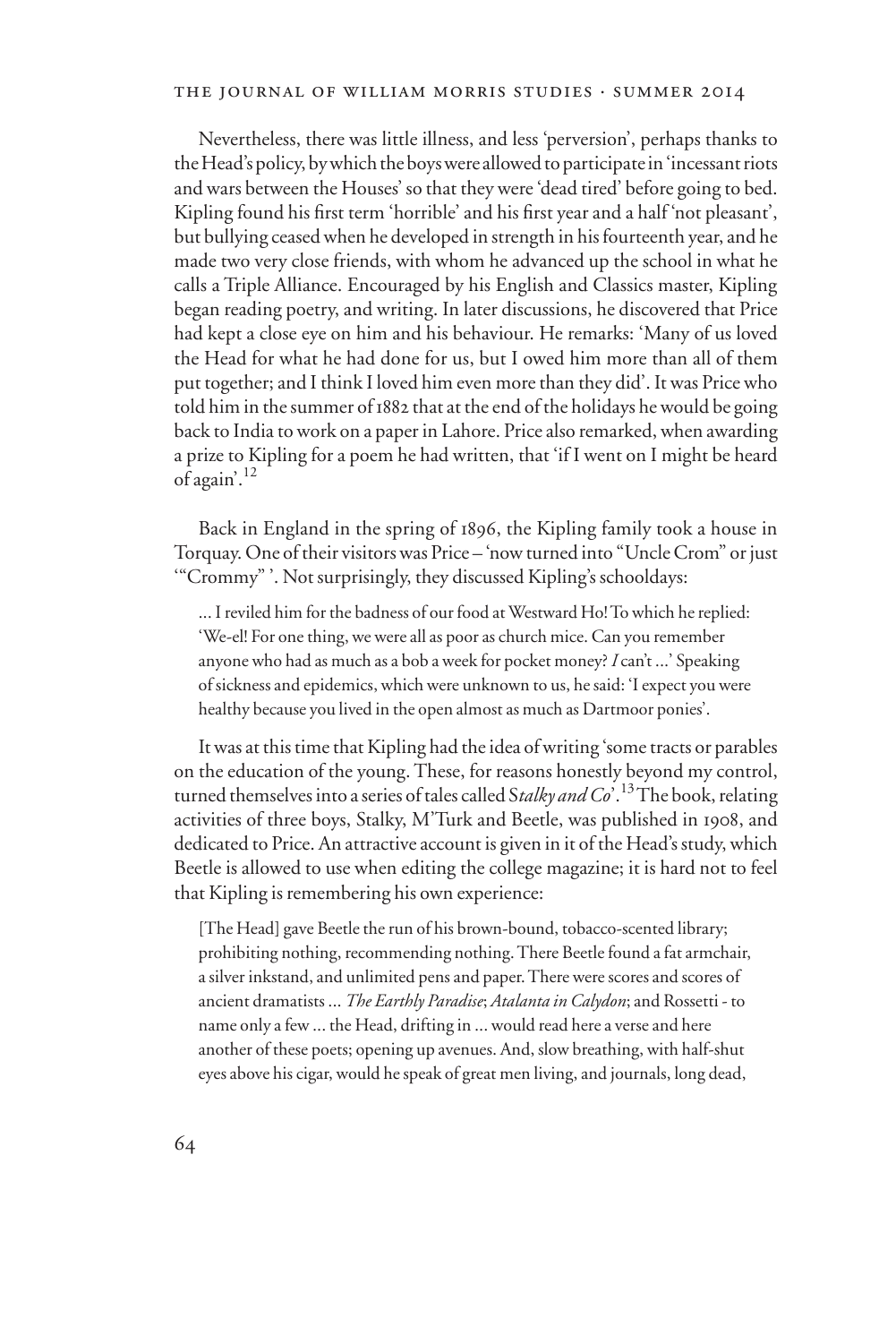#### jane morris and her male correspondents

founded in their riotous youth, of years when all the planets were little new-lit stars trying to find their places in the uncaring void, and he, the Head, knew them as young men know one another.<sup>14</sup>

Jane will have met Price in Oxford, but the first letter in the correspondence does not appear until late February 1877. He is addressed in it as 'My dearest Brother', and the tone is very relaxed. Jane sympathises with him over 'the absence of Valentines', adding 'I never get them and never think of sending any until too late, but you no doubt have had them in shoals all your life'. Price rented a folly called Broadway Tower in Gloucestershire from 1866 to 1878, used for holidays to which many friends were invited. A letter of Jane's in the summer 1877 concludes, after making some sensible suggestions as to how a family visit to the Tower might be managed, with a reference to May, who was fifteen at the time: 'May's excitement is tremendous at the coming expedition, she wants to sleep in the top of the Tower'. A following letter conveys the pleasure Jane and May felt in their holiday visit.<sup>15</sup>

Although Price gave up the Tower in 1878, and retired from the College in 1894 – soon after which he married and moved to London – his friendship with Jane lasted. It was to him that she wrote about her shock on hearing the news of the death of Rossetti on 9 April 1882, as we have seen. Price did not follow Morris into Socialism; his diary for 1 January 1885 records a conversation with Burne-Jones about 'W.M.s new departure, which both of us regret, especially as it will lead to worry and perhaps broken health, and certainly neglect of art'. A later letter from Jane, of 2 September 1888, makes a strange reference to herself and to politics: 'When shall we see you here? Don't quite forget your poor old, bald, toothless, broken backed friend ... I have a new disease called "Socialism on the brain". I forget if I acquainted you with the fact before - if so pray forgive me, as loss of memory is but another symptom of the same malady'.<sup>16</sup>

Price was on good terms with May, who noted in her Introduction to the *Collected Works of William Morris,* Vol. XVIII, that 'In later years Cormell Price came with his family to live at Minster Lovel, his companionship a lasting solace when everything was changed'. But the Prices were to move on; in October 1908, Jane asked Blunt if he knew of 'a cottage of a very small kind' to let in the locality: 'I ask because a very old friend of ours, Cormell Price, is wanting to live near Horsham, as his boy is going to the school "Blue-Coats" there'. In August 1909 Jane told Cockerell that 'Mr. Price is coming here for the day'; subsequent letters show her great sadness at the news of Price's throat-cancer – 'So it has come to this Dear Crom! it is heartbreaking' – and his death in April 1910. She wrote to Blunt: 'Our dear old friend Cormell Price has died at Rottingdean, May is going to his funeral tomorrow, it was a great grief to me that I could not go to him during illness'.<sup>17</sup>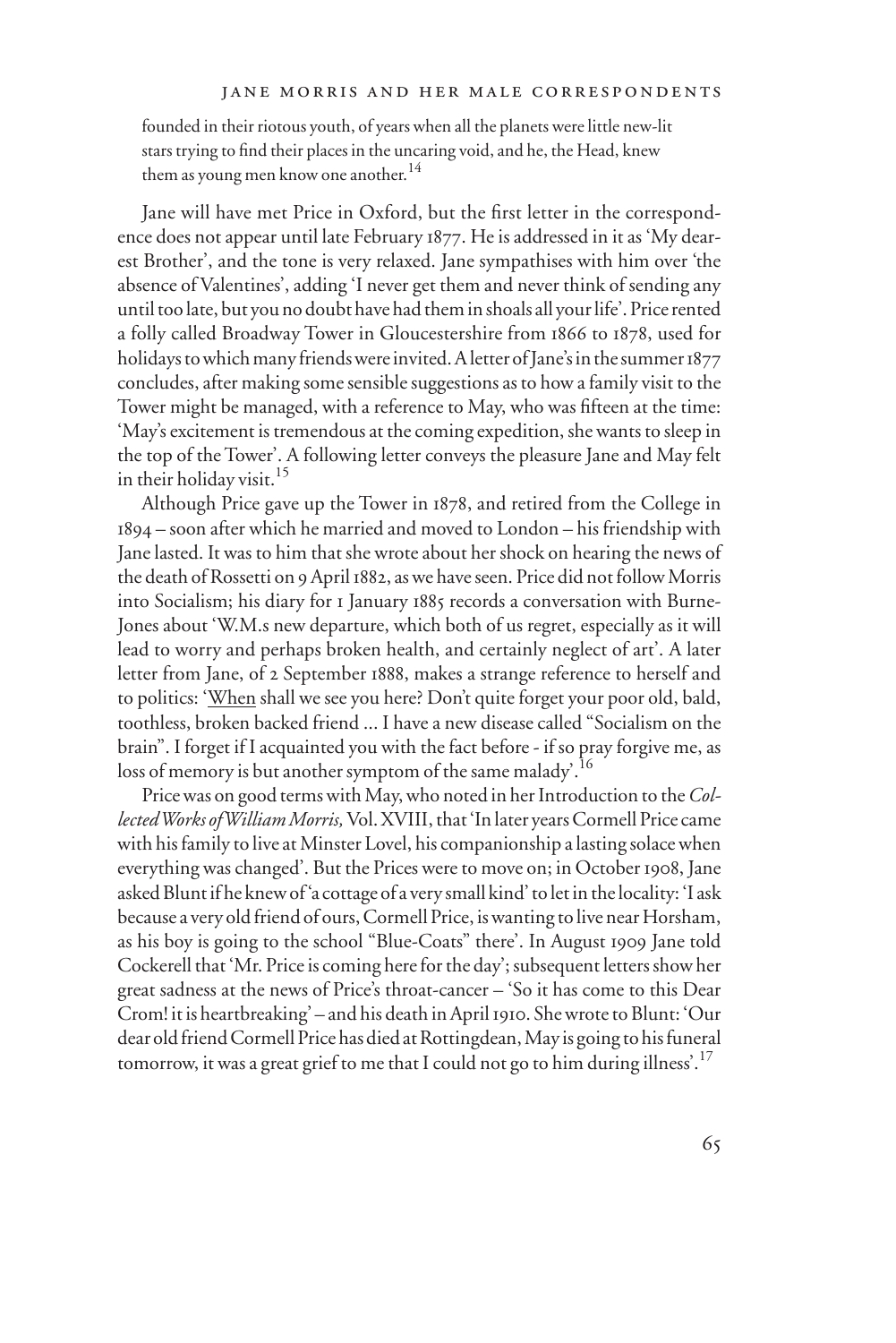IV

Our next correspondent, Philip Webb, met Morris when both were working in G.E. Street's architect practice in Oxford in 1856, and they soon became close friends. Webb was born in 1831 in Oxford, the son of a doctor, and so was eight years older than Jane. Morris commissioned Webb to design Red House in 1859, and so Jane will have come to know him in those early years. In the earliest letter we have from Jane to him, in the summer of 1871, he is addressed as 'Dear Webb', which is surprising in its singularity – he is the only man addressed in this way. Webb's letter of reply addresses her as 'Dear Janey' and responds seriously to her enquiries about Lechlade church, Shelley's 'A Summer Evening Churchyard', reputedly written there, and Goethe's strange novel *Elective AYnities.* He treats her as an intellectual equal, which is all the more striking in the context of his remark earlier in the letter that 'I had not forgotten that you were gone from these parts', suggesting his awareness of her early life. The relationship also had a practical side; on 25 July 1871 she wrote to thank Webb for sending an 'elaborate' and 'beautiful' design for embroidery, which she would work 'carefully in fine wool on blue serge I think, taking care to get different shades of blue for the  $flowers'$ <sup>18</sup>

In fact Jane had written notes to Webb two years earlier, from Bad-Ems, when Morris took her to the spa for the sake of her health. His own letter of 15 August 1869 had ended by telling Webb that Jane was asleep, but would add 'a line or two' when she woke up. She evidently did so, as the letter goes on:

My finger-tips are sound as you see by this - and fit for much more hard labour - I feel that I have not much else about me that is good for anything, but I have a sort of presentiment (though of course you don't believe in such things) that I may make a rapid turn - and feel myself well all of a sudden - and then I have another presentiment that should this change come - all those I now call my Friends would also change - and would not be able to stand me.

Apart from the reference to Webb's lack of belief in presentiments – he was well known for his down-to-earthness  $-$  it is difficult to know what to make of this remark, but it suggests some lack of confidence on Jane's part. At the end of the letter of 20 August Jane added, less mysteriously:

P.S. I have picked you up two tunes - one called 'The Last Rose of Summer' and the other the 'Mabel Walzes'. Seriously I have heard but one fine piece all this time.

This suggests that she and Webb shared some musical tastes. On 27 August Jane added a 'word or two' to Morris's letter: 'I am sorry to hear you have not got rid of those rheumatic pains. I laughed at your joke about them if I did not understand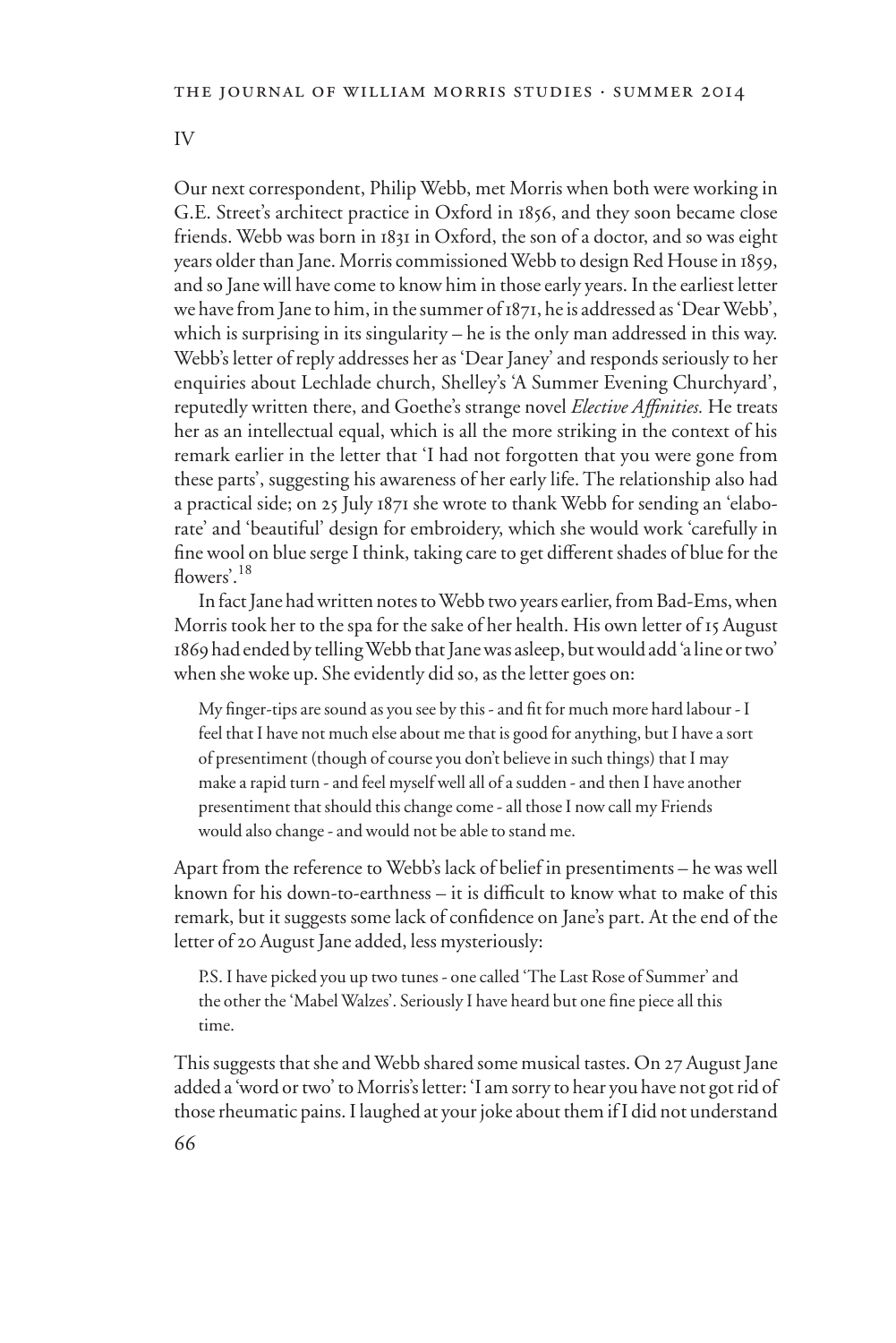it, but I won't say I did not'. Morris's letter on 3 September, when the pair were about to leave Bad-Elms, ends 'Love from Janey'.<sup>19</sup>

In her illuminating recent study *Jane Morris. The Burden of History,* Wendy Parkins discusses two letters Webb wrote to Jane in September 1872, after Rossetti's breakdown and the beginning of his recovery, but before his return to the Manor, a difficult time in Jane's life. Parkins suggests that the letters show increasing intimacy in the relationship. In the first, on the 7 September, Webb wrote:

 I was very glad to have your letter because it was written without my asking for it - and I very much wish to have your confidence in my sympathy (if you think it would be worth anything) ... Of course I know the strength of resource in despair, well enough. That is, the risk of cutting oneself off from the help of any one, so as to avoid the risk of being deserted by them ...

In the later letter, on 12 September, Webb told her:

I have always taken a great interest in you, and none the less that time has tossed us all about, and made us play other parts than we were set upon. I see that you play yours, well & truly under the changes, and I feel deeply sympathetic on that account.

But Webb seems to shy away from greater intimacy, adding: 'Please believe that I in no way wish to penetrate into sorrows wh I can in no way relieve'.<sup>20</sup>

However, Webb was always one of Jane's most sympathetic friends. In September 1898, Mackail – at work on his biography of Morris – was surprised and upset to find that Jane objected to the projected inclusion in the book of a drawing by E.H. New of 'a bit of old Oxford (off Holywell St) in which she lived before her marriage'; Burne-Jones had approved, as had Webb. But when Jane wrote to Webb explaining her reason for objecting to the inclusion of what Webb called 'the little Holywell print', he wrote to apologise, and gave her his strong support:

#### My dear Janey,

Your tenderly kind letter is very comforting to me, and I am almost glad I unwittingly gave you some pain, by urging the putting into the book of the little Oxford picture, now that you have opened to me the real reason for objecting to its use there. Of course now I would be as much against putting it in as I was for it: Now that you have so lovingly written to me of your motive I think you will really like me the better for having so wished it before?

The letter giving Jane's 'real reason' has not been found, but there can be no doubt of the depth of the emotion stirred in Webb, who went on to explain that he had always regarded the fact that they were both born in Oxford as a 'kindly tie' between them, and that he had like to think of her 'as a child spending the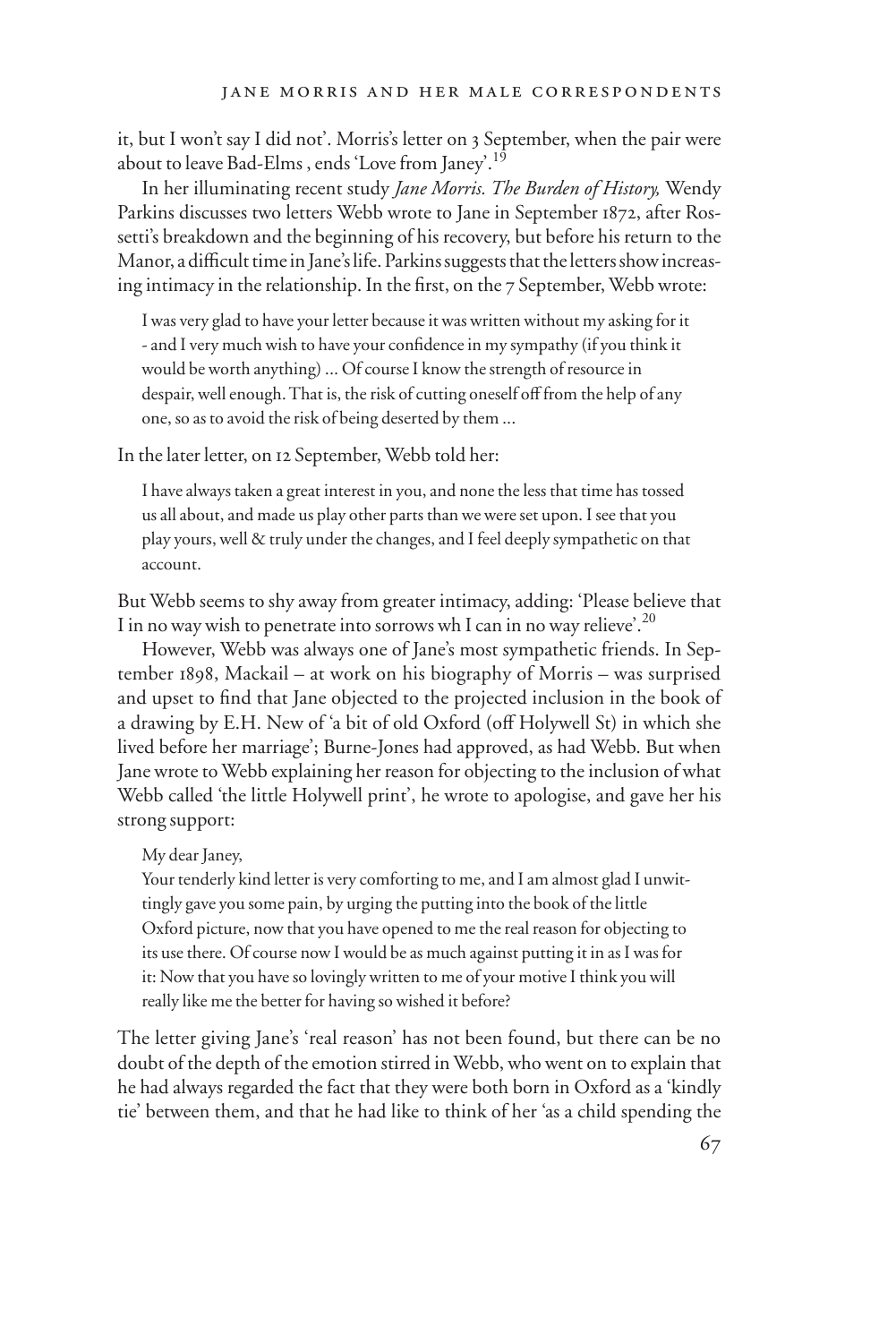unconscious part of your life in and about that region of the beautiful place'.<sup>21</sup>

Webb never married. In her fine biography of Webb, Sheila Kirk suggests that he saw marriage as likely to interfere with the work of a serious artist like himself, and that he was well aware of the unhappiness of the marriages of some of his best friends; but he placed the highest value on friendship. His integrity impressed all who knew him. Sydney Cockerell recorded that Morris said that Webb was 'the best man he had ever known', to which Cockerell added 'there are very few of those privileged to know him who would not say the same'.This does not mean that he was over-solemn – he was a popular dinner-guest at small parties, though he disliked large ones – and enjoyed what he considered the finest things in life. He told a friend, after describing a visit to Mount Grace Priory, that he found the idea of the monastic life attractive, but preferred Gray's Inn, where he could read Dumas and Carlyle, 'laugh very loud over Mrs Gamp', or try to sing 'snatches of Don Giovanni'.<sup>22</sup>

When he decided to retire from his architectural practice in 1899, Webb's extreme probity meant that he had saved little money. Fortunately, in May 1900, Webb visited Blunt at his Sussex estate with Sydney Cockerell, who had recently become Blunt's secretary, when the problem was discussed. Blunt generously offered to let Webb have the sixteenth-century yeoman's house, Caxtons, which he had been planning for his own use. The rent was £15 a year, and Webb spent his last 'fourteen peaceful, contented and, in general, very happy years at Worth'.<sup>23</sup>

Jane's relationship with Webb continued, with Webb always it would seem available to undertake any practical task and to offer friendly support whenever it was needed. Thus it was to Webb that Jane turned when she decided to erect a memorial to her husband in the village of Kelmscott in the form of two cottages. W.R. Lethaby calls them 'a pair of cottages, stout and trim', adding that 'Mr. Jack looked after the building of them and carved a delightful relief panel of Morris looking up at a tree full of birds, from a sketch by Webb - it was suggested by Morris's words, "the town of the tree" '.Jane kept in touch with Webb after his retirement to Sussex; in August 1909 she told Cockerell: 'I go to Crabbet on Friday where I shall be able to see Mr Webb'. She was visited there by Webb – 'We had a pleasant time together, he seems extremely well and looked better than I have seen him for many years', and in December of the same year we find her writing to Cockerell and expressing her concern about Webb's finances. Webb died on 17 April 1915. Cockerell was present, and saw the event as natural and undisturbing, since Webb had lived eighty-four happy and contented years, and had lived them 'manfully and finished his work'. $^{24}$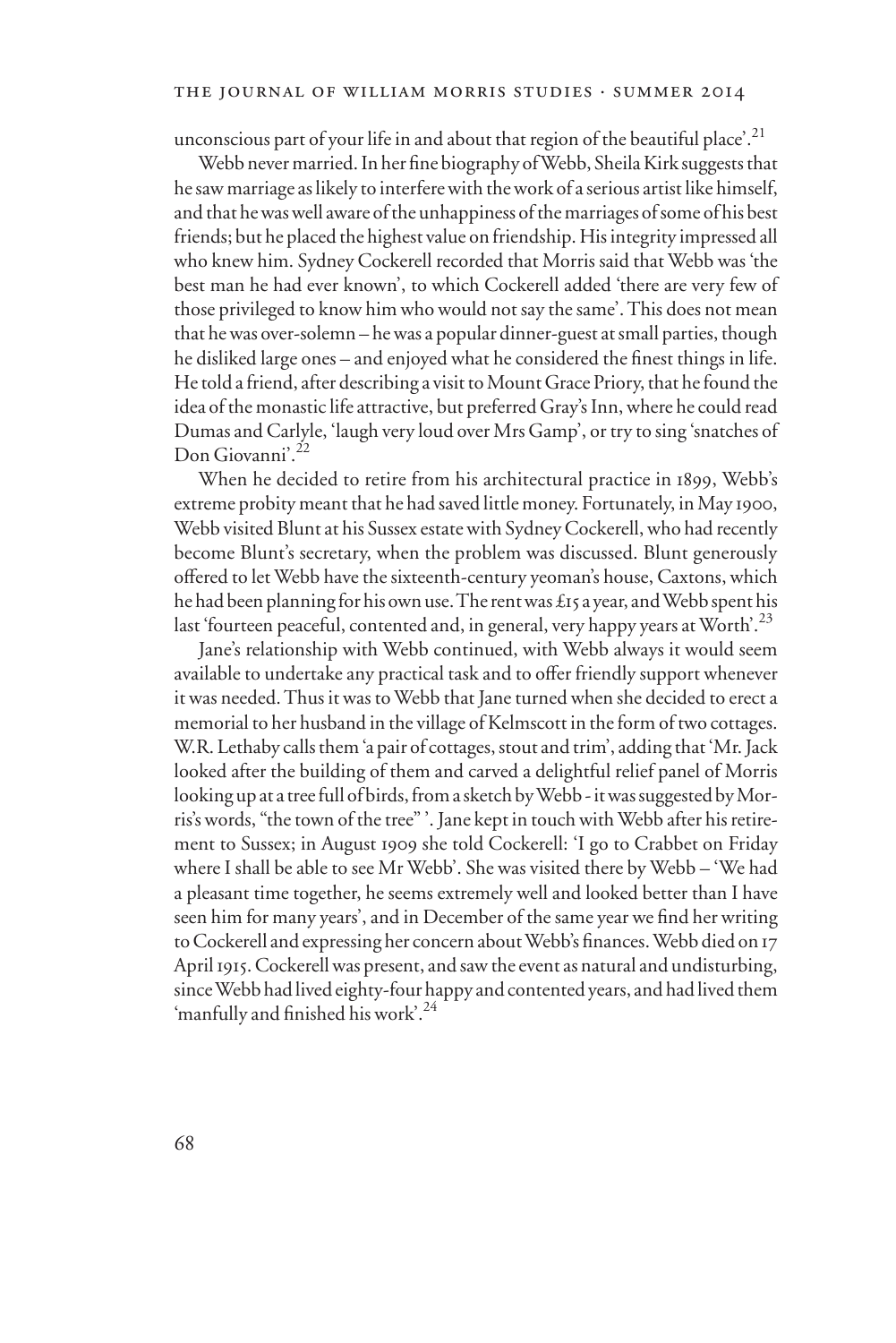V

Wilfrid Scawen Blunt was born on 17 August 1840, and so was just ten months younger than Jane. He was born into a landowning family in Sussex, with its seat at Crabbet Park, and – as a result of his mother's conversion to Roman Catholicism – educated at Stonyhurst College and St. Mary's College, Oscott, although he never held an orthodox religious position in later life. On leaving Oscott, he went into the Diplomatic Service, his early postings including Athens and Madrid. He lived an adventurous life, described by his biographer Lady Longford as *A Pilgrimage of Passion*. He certainly had many love affairs, including an early one with 'the most famous courtesan of the late Victorian age, Catherine Walters - the inimitable Skittles'. However, he also engaged with a more conventional relationship, marrying Lady Annabella King-Noel, the only daughter of Byron's daughter Ada Lovelace, who was slightly older than Blunt. The wedding took place at St George's, Hanover Square – 'the smartest church in London' – on 8 June 1869, when Blunt was 28. 25 He left the Diplomatic Service in 1869 and devoted his energies to travel, love-affairs, literature and politics. His first book of autobiographical and romantic poetry, *Songs and Sonnets by Proteus,* was published in 1875, to be followed by *Love Sonnets of Proteus* in 1881.

He developed an interest in the Arab world, and set off for Arabia in 1880. He wrote in his diary in June 1880: 'If I can introduce a pure Arabian breed of horses into England and help to see Arabia free of the Turks, I shall not have lived in vain'.<sup>26</sup> He acquired an estate near Cairo, and spent winters there, dressing in Arab fashion and involving himself in local politics, opposing the policies of the British government. He published a book on *The Future of Islam* in 1882*,* and the polemical poem *The Wind and the Whirlwind* in 1883. In this he describes recent events in Egypt including the rebellion led by Arabi Pasha (whom he supported) and Arabi's defeat by the British at the battle of Tel-el-Kebir. He returned to the topic in the 1914 'Quatrains for Life', which ends powerfully by contrasting the two armies on the night before the battle:

Here lay the camps. The sound from one rose clear, A single voice through the thrilled listening air.

 "There is no God but God", it cried aloud. "Arise, ye faithful, 'tis your hour of prayer."

And from the other? Hark the ignoble chorus, Strains of the music halls, the slums before us.

 Let our last thought be as our lives were there, Drink and debauchery! The drabs adore us.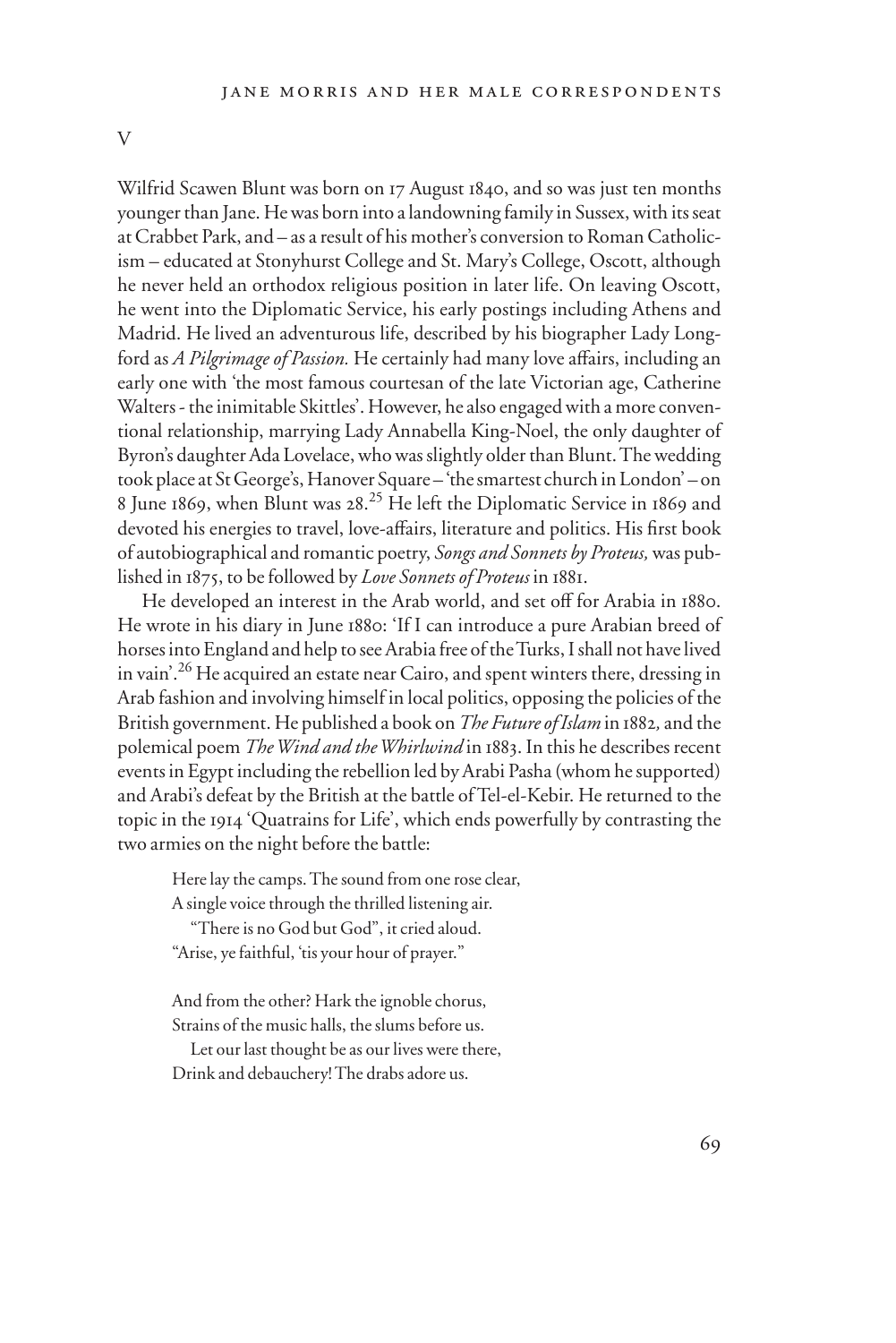And these were proved the victors on that morrow, And those the vanquished, fools, beneath war's harrow. And the world laughed applauding what was done. And if the angels wept none heard their sorrow.<sup>27</sup>

Blunt and Jane first met in August 1883 at Naworth Castle in Cumbria, the home of George and Rosalind Howard, when they were both on their early forties. In his diaries, Blunt wrote: 'I met Mrs. Morris at Naworth, having been invited specially for the purpose by Mrs. Howard (Lady Carlisle), and we spent a week in her company, and made friends'. In view of the way this friendship was to develop, it is interesting to find Jane writing to Price on 10 September:

Many thanks for your kind dear old affectionate letter received at Naworth. May and I had a nice three weeks visit there, which cheered me and set me up as to spirits, there were wild expeditions into the wildest loveliest country [compared no doubt to Kelmscott], temperance gatherings at the Castle, political talk and flirtation. The last I need not say, I had no part in.

Rossetti had died in 1882, and this may have left a void in Jane's emotional life. Her first letter to Blunt began unromantically by asking him to write an article on Egypt for 'the Socialistic Magazine "Today" ', but concluded by asking 'When are you coming to see me again?'Later in July, after visiting Crabbet, she thanked Blunt for his hospitality – 'I should like to come again if you will have me' – and invited him to Hammersmith to meet her husband. Although we do not have Blunt's side of the correspondence, he kept a diary which often contains relevant information. In this case he referred to Morris as 'a democratic Socialist' and commented that although Morris's 'scheme of the universe' did not correspond with his, they agreed on many points, as that 'Gladstone is a confirmed Tory, too old to change'.<sup>28</sup>

Blunt's opposition to British imperialism led him to take an increasing interest in Irish affairs, which he later wrote about in *The Land War in Ireland* (1912). In October 1887 he was arrested at an anti-eviction meeting in Galway, and sentenced by the local magistrates to two months' imprisonment. He was released on bail, having lodged an appeal. However, in January 1888 he was sentenced to two months' hard labour, which he served in Galway and Kilmainham gaols. Jane wrote admiringly to him several times about these events, and when Blunt published a series of poems about his prison experience, *In Vinculis,* in 1889, she designed the book-cover, featuring a shamrock, although on 13 December 1888 she wrote to say that she had received the proofs but that 'I fear it is not very like a shamrock'.<sup>29</sup>

How soon Jane and Blunt became lovers is not clear, but her letters show the development of their intimacy, although her tone is rarely emotional and he is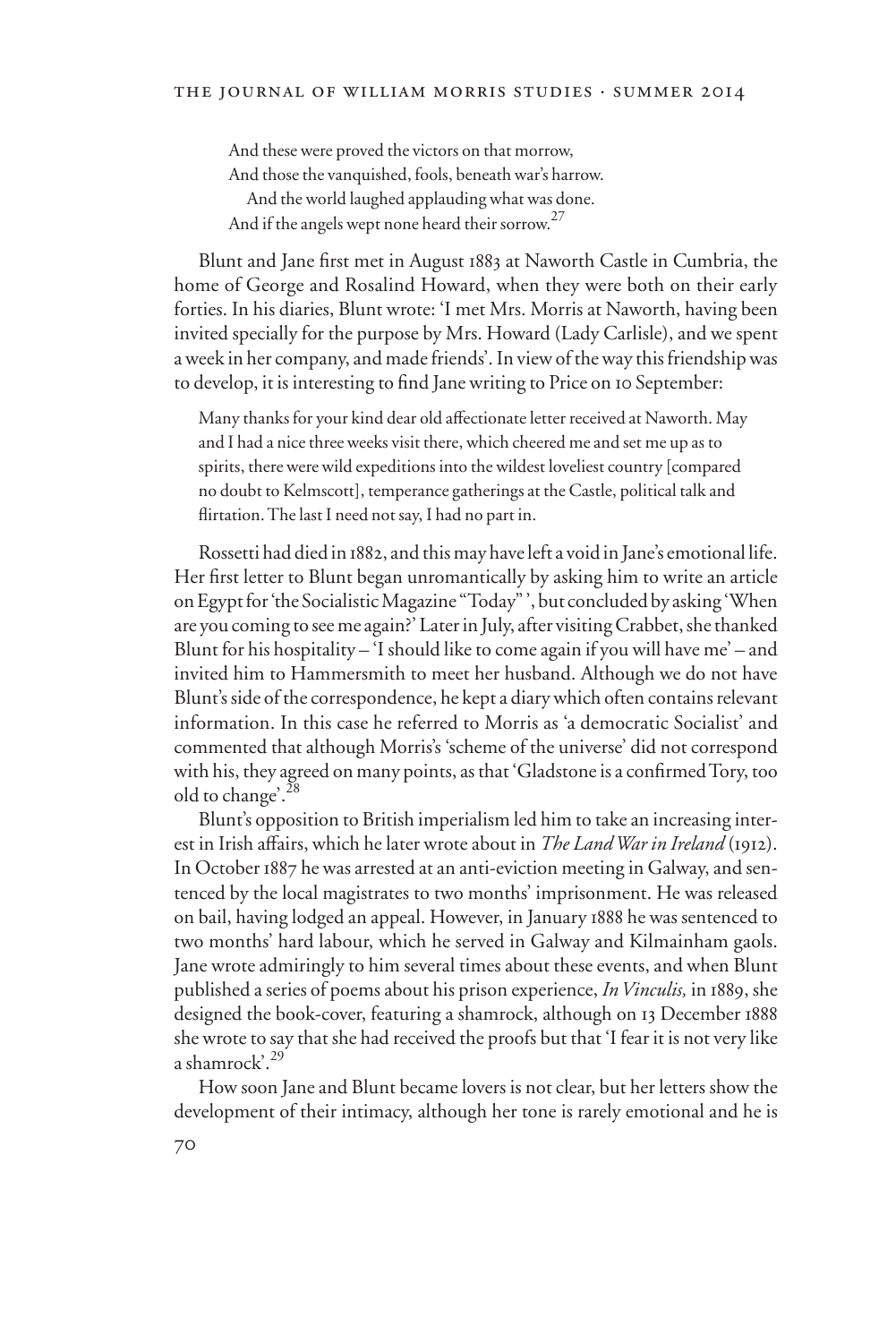addressed as 'Dear Mr. Blunt'. Blunt's attitude, too, often lacked emotion. On 29 Jan. 1885 he noted: 'To Mrs Morris to wish her good bye. She is going to Italy for a couple of months. There are moments when she is still a beautiful woman and I wish I had known her in old days'. Jane's letters to Blunt are among her fullest and most lively, and cover a good deal of ground, including politics and literature as well as domestic life. In 1889 Blunt recorded that 'I found with Mrs Morris a quiet resting place of affection ... It was at this time that I first became intimate with Morris ... '. In his unpublished notebooks Blunt wrote, after a visit to the Manor:

Kelmscott was a romantic but most uncomfortable house with all the rooms opening off each other and difficult to be alone in ... Mrs Morris slept alone at the end of a short passage at the head of the staircase to the right. All was uncarpeted with floors that creaked ... To me such midnight perils have always been attractive. Rossetti seemed a constant presence there, for it was there that he and Janey had had their time of love some 14 years before - and I came to identify myself with him as his admirer and successor.

He also recorded that Morris was for him 'a loveable man', though one thing he did not know about was 'the love of women'.<sup>30</sup>

Blunt several times questioned Jane about her relations with Rossetti. In August 1892 'she told me things about the past which explain much in regard to Rossetti. "I never quite gave myself", she said, "as I do now". Perhaps, if she had, he might not have perished in the way he did'. The correspondence continued. In October 1890 had Blunt recorded: 'we went over to see Burne-Jones and talk over a design for the tapestry Morris is to make for me'. This was a replica of 'The Adoration of the Magi' in the chapel at Exeter College, to which Blunt wanted an Arab horse and a camel to be added. This was done – Morris & Co. was, after all, a business. Blunt also asked Morris to produce a volume of his poems at the Kelmscott Press. *The Love Lyrics and Songs of Proteus* was the third book from the Press, appearing in January 1892; Jane 'looked it over' as the proofs came in, adding that 'my husband says the printers find it takes twice as long to print in the two colours, and it will cost nearly twice as much in consequence'. Reflecting on his relationship with Jane in May 1891, Blunt wrote that although it might seem 'curious' to others, 'The result is in any case a very excellent and worthy friendship, unbroken by a single unkind or impatient word'. He visited Kelmscott Manor in October 1893, and noted that 'Anne [his wife] and Mrs Morris made great friends'.In August 1895 Blunt recorded 'much interesting talk with Morris' at the Manor, and he later went to Merton Abbey to see another tapestry that he had commissioned, based on Botticelli's *Primavera*. He noted: 'I doubt its being equal to The Adoration of the Magi'.<sup>31</sup> Later critics have shared this view.

The year 1896 was obviously a sad one, and Blunt was often at Kelmscott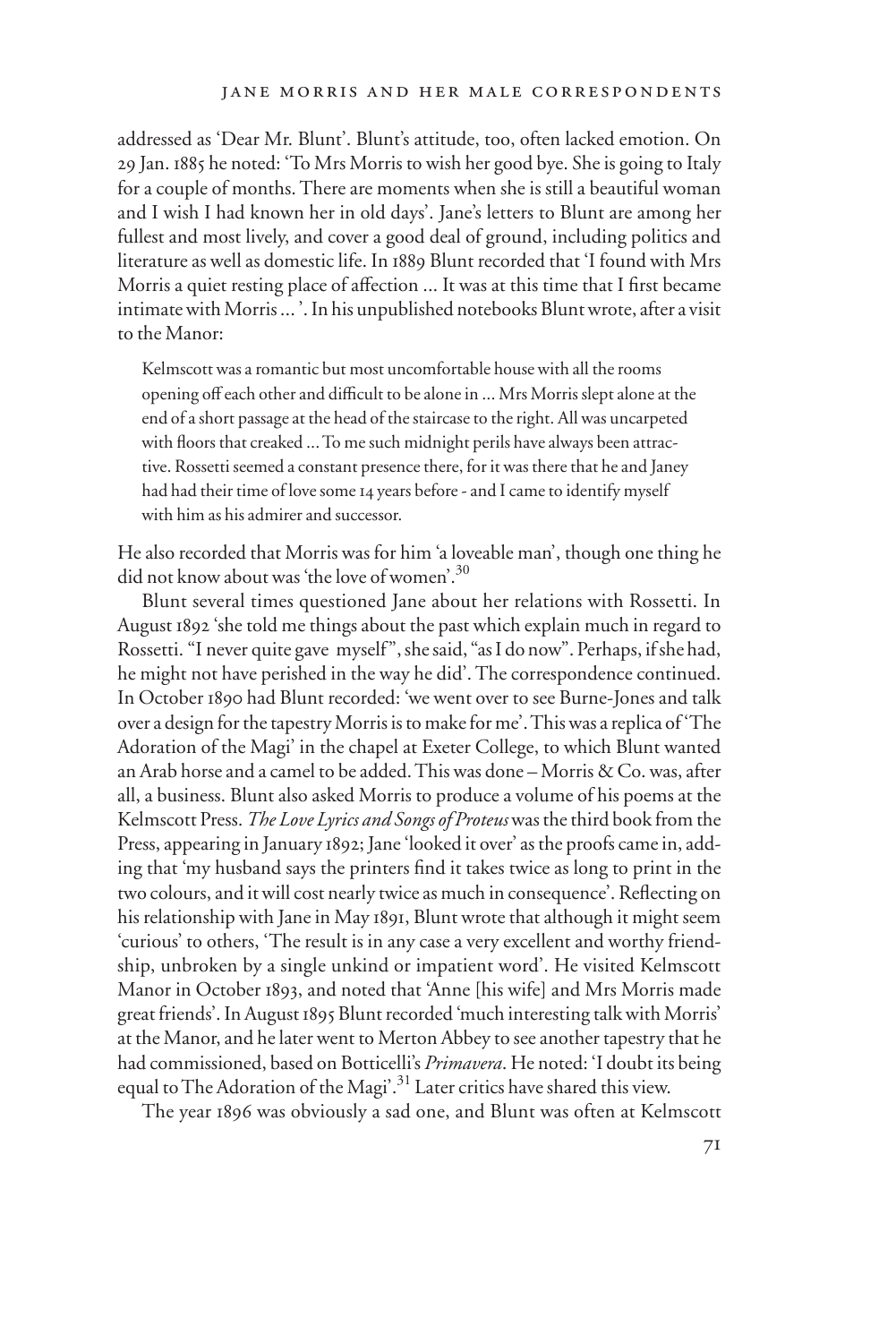#### the journal of william morris studies . summer 2014

House. He spoke to Jane after her husband's death, when she told him: 'I am not unhappy ... though it is a terrible thing, for I have been with him since I first knew anything. I was 18 when I married - but I never loved him'. Blunt invited her and May to come to his Egyptian estate to recuperate. This did not work out as well as he hoped:

*Nov, 29.* Mrs Morris's visit has been rather a disappointment - her daughter May is an obstinately silent woman and Judith [Blunt's daughter] is bored by her and I fear they are likely to be bored by us. Neither of them ride, not even donkies, though Mrs Morris has made an attempt, and life without riding here is impossible. ... I am at my wit's end how to amuse them for I cannot make love to either of them and what else is there to be to be done.

However, things seem to have improved by the time that the Morrises left on 5 April, as on 8 May Jane wrote to thank him, saying that 'nothing else would have done half so well toward setting me up generally'. Jane's letter to 'My dear Lady Anne' in September 1897, with which she sent as a gift a 48-page manuscript written by her husband, ends: 'How good you were to me. /Yours affectionately/ Jane Morris'.<sup>32</sup> This shows her confidence in writing to someone born into a high social class.

The correspondence between Blunt and Jane continued. On 2 August 1897 Jane offered Blunt the scrubbed oak refectory table made by Webb that she now found too large for the Manor. He accepted, and wrote an inscription for it:

At this fair oaken table sat Whilom he our Laureate, William Morris, whose art's plan Laid its lines in ample span ...<sup>33</sup>

In 1898 Blunt wrote an acrostic sonnet to Madeline Wyndham, 'In Memoriam W.M. & E.B.J.', and another addressed to Sydney Cockerell, whom Jane had recommended to Blunt when he was looking for a secretary. The undistinguished sonnet is entitled 'To a Disciple of William Morris'.<sup>34</sup>

Blunt continued to criticise British imperialism, and in 1899 he published his remarkable poem *Satan Absolved*: *A Victorian Mystery*, of which Jane read the proofs, admiringly. In one passage, Satan tells God that the Anglo-Saxon races have pillaged the earth in the name of Christianity; in an anti-Kipling rhyme, he deplored

Their poets who write big of the "White Burden." Trash! The White Man's Burden, Lord, is the burden of his cash.

As we have seen, Blunt was later to find a home on his estate for Philip Webb and was consulted about 'Crom' Price. It was to Blunt that Jane wrote on 23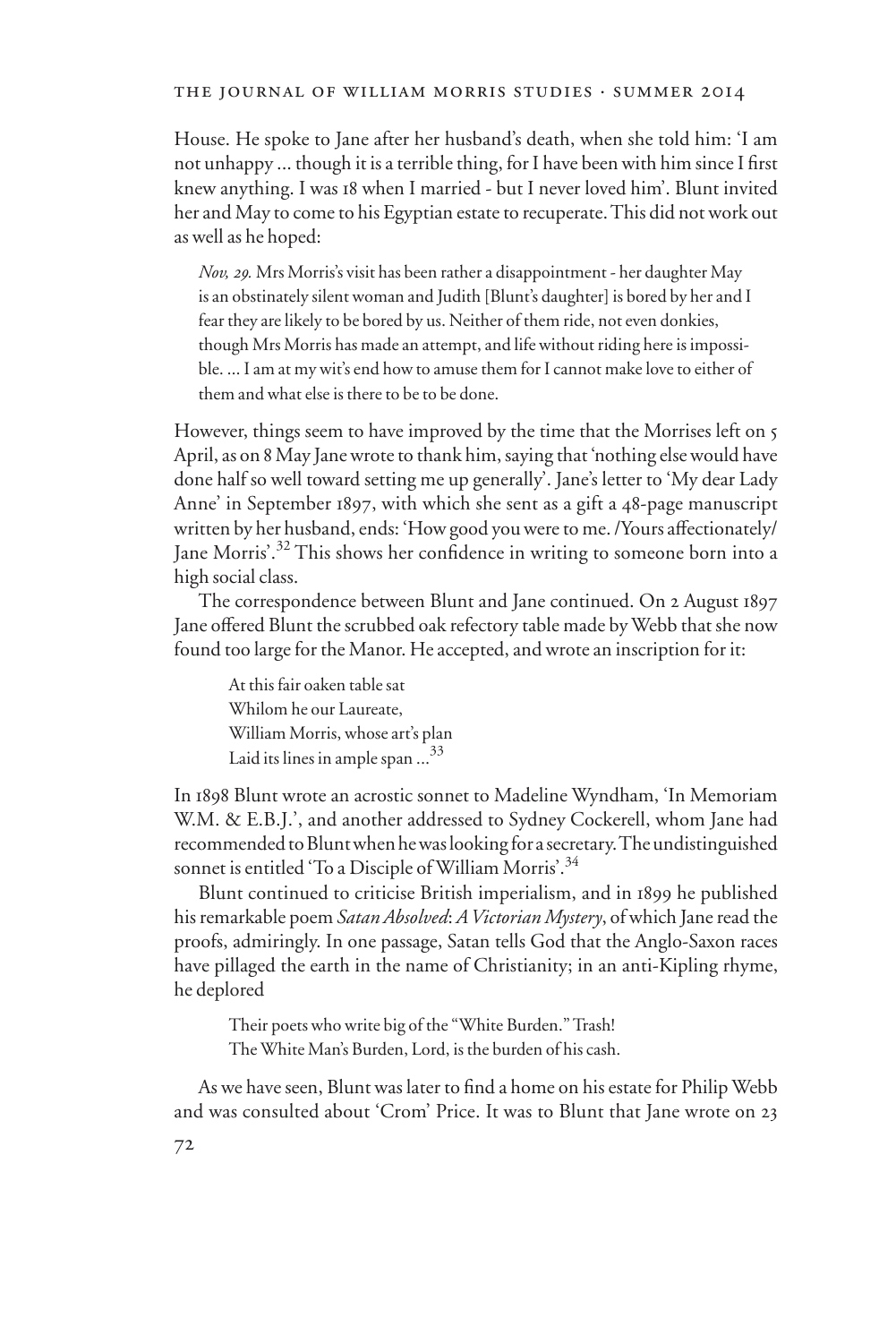December 1908 to thank him for sending a brace of pheasants and remarking: 'I have been thinking of writing a little book of reminiscences (not for publication) but just to beguile the weary hours', and asking him to return some letters from Rossetti that she had entrusted to him.<sup>35</sup> He returned the letters, but there is no evidence that she wrote any reminiscences. Blunt died in 1922, having published his Diaries in two volumes. In preparing the Diaries, he was helped by the last of our selected correspondents, Sydney Cockerell.

#### VI

Sydney Carlyle Cockerell (1867-1962) was younger than Jane by nearly thirty years. His family were coal merchants; he began work in the family business, but found this uncongenial, his interests being architectural and scholarly. He met Ruskin in 1888, and made a good impression; he became a member of the committee of the SPAB in 1890. He survived long enough to become President of the William Morris Society, and to see the first issue of *The Journal of the William Morris Society* in late 1961. He contributed some introductory words of reminiscence:

I first set eyes on William Morris in 1885. A year later he came, with Emery Walker, to a meal at my mother's house in Bedford Park before delivering a lecture in the club-house. Thus our friendship started and was continued in 1890 when I was elected to the committee of the S.P.A.B. After its meetings some of the members adjourned to Gatti's in the Strand (then a modest eating house) for a simple meal. My diaries show that I shared this meal with William Morris on one hundred and twenty five occasions. I remember these gatherings as among the happiest and merriest in my long life, during each year of which his greatness has appeared to me to be steadily on the increase.<sup>36</sup>

From 1891 Morris employed Cockerell to catalogue his library, and he then went on to become involved with the work of the Kelmscott Press. He showed himself to be a diligent and scholarly worker, and Morris came to rely on him.

Their relationship became more personal, and Cockerell was invited to Kelmscott Manor in August 1892. He took careful notes on this and subsequent visits, which have proved extremely useful to later students of Morris. It would seem that Morris found the young man congenial as well as useful, as is suggested by the tone of a short letter from Kelmscott dated August 20 [1892]:

I send enclosed with. This is my 2nd day of this time. Beautiful day today my laziness extreme. I could just manage to spoil one 'bloomer' - that was all.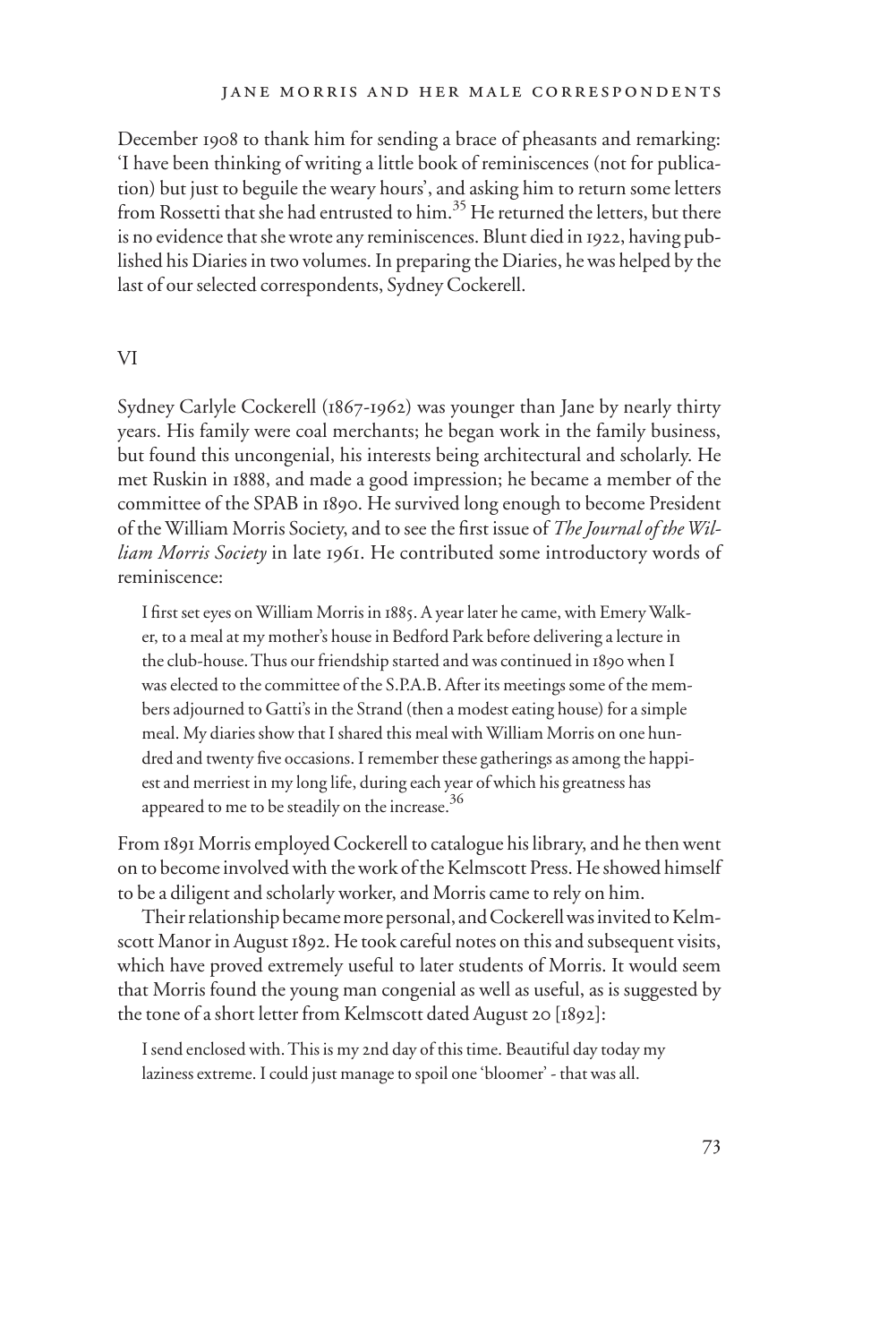Kelvin notes that on the holograph of this letter Cockerell annotated 'bloomer' as a 'Design for Kelmscott Press initial', possibly for *The Golden Legend.* On 23 December 1892, Morris wrote a reference for Cockerell when the post of curator of the Soanes Museum became vacant. Cockerell annotated the letter: 'Morris and others wrote testimonials, but it went no further as I learn that only architects were eligible'. Kelvin's note to Morris's testimonial tells us that Cockerell stated that 'I haven't a spark of imagination, and am only good for dry-as-dust cataloguing', but that friends like F. S. Ellis remarked on his possessing to a remarkable degree 'the excellent organ of orderliness'. After Morris's death, Cockerell supervised, with Emery Walker's help, the production of the last few books of the Kelmscott Press, which closed in 1898. The last was the characteristically scholarly *A Note by William Morris on his Aims in Founding the Kelmscott Press, Together with a Short Description of the Press by S.C. Cockerell & and an Annotated List of the Books Printed Thereat,* issued in March 1898. 37 As we have seen, after Morris's death, Cockerell became secretary to Blunt, and helped him to prepare his Diaries for publication.

Cockerell was an obvious choice to be a trustee of Morris's estate, and in that capacity he advised Jane on her financial affairs. In 1908 he became Director of the Fitzwilliam Museum in Cambridge, where he confirmed his reputation for scholarship and powers of organisation. He came to know and correspond with many public figures, including Thomas Hardy, and a selection from his correspondence was published in 1956 and formed the basis of Hugh Whitemore's play *Best of Friends.*<sup>38</sup>

Most of Jane's letters to him concern matters of business, and he is addressed as 'Dear Mr. Cockerell'. In August 1897, Jane asked him to arrange to send 'the old piano in the Lecture Hall' at Kelmscott House, and possibly too 'the big old backgammon board', to Kelmscott, as she was hoping to start a reading room in the village. In September 1898 she was keen for him to make a visit to see 'my cottage', the planned memorial to her husband. In August 1907 Jane wrote to congratulate Cockerell on his engagement to Florence Kate Kingsford (1871- 1949), a distinguished illuminator. At the same time she wrote to Blunt expressing her surprise that someone of Cockerell's age, forty, who had 'got through the stormy season of youth without entanglements ... should want to marry late on after witnessing so many bitter failures ... I hope most sincerely that all will go well with them'. (The marriage was to produce three children, but not to be a happy one; Cockerell was no family man, and Kate, diagnosed with disseminated sclerosis in 1916, was for many years an invalid). When Cockerell was appointed to the Fitzwilliam in 1908, Jane wrote to say: 'I am delighted at your news and feel sure somehow that you will find the position an agreeable one' – which indeed he did. In June 1909 she was hoping to meet Cockerell in Oxford for a quiet lunch: 'Boffin High St. used to be good. Where do you go?'<sup>39</sup>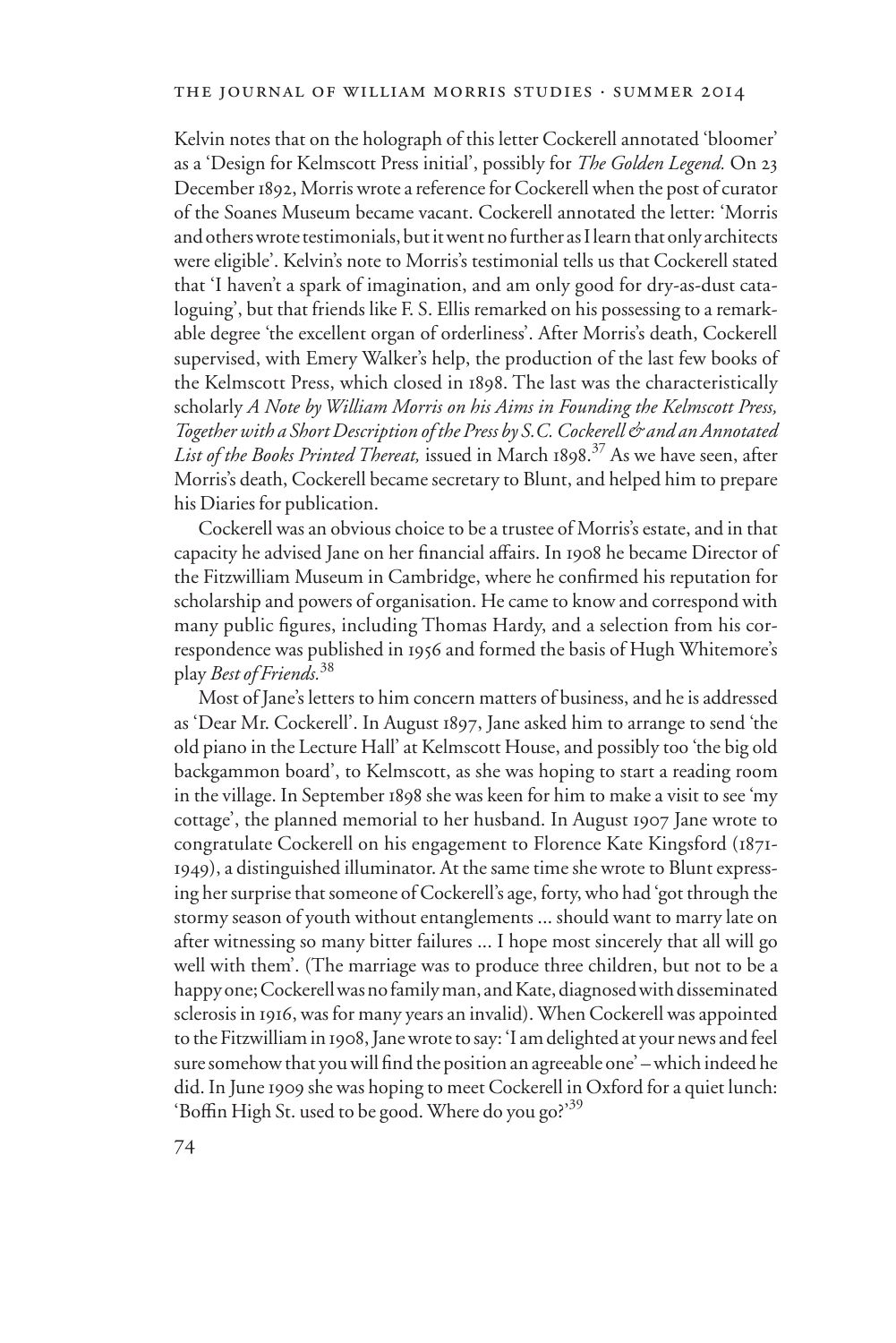Cockerell played an important part in the creation of Morris*'s Collected Works,*  an idea suggested to him as a trustee by the publisher Charles Longman in May 1909. The trustees saw that an editor would be needed, and Cockerell wrote to Hornby in August:

I think May Morris would make a good editor if she would undertake it – Mackail is the best alternative. If you approve I will write to her. There would be no reason why she should not be paid liberally for the proofs, general supervision – or, if necessary, a little introduction to each volume - What would you suggest? 15 guineas a volume? They will be fat volumes.

On Hornby's agreeing, Cockerell wrote to May via Jane. May agreed immediately, although she was about to leave for a lecture tour in America. Jane thought the edition 'a delightful plan'. Perhaps neither she nor May realised how much work would be involved. Cockerell was to give May a great deal of encouragement and advice as the project proceeded from 1910 to 1915. It was he who reassured her when she wrote on 30 June 1910: 'I am wondering if it is not a little beyond my powers'. When she wrote her Introductions, she asked Cockerell to read them through before they were set up in type. When she had difficulties with the ageing, sick and demanding Eiríkr Magnússon over the Icelandic translations, it was Cockerell who wrote to Magnússon to try to sort it out. A letter of 6 July 1911 shows Cockerell again at the task of encouraging co-operation, in this case between May and Longman:

It is obvious that you cannot do more than your best to see them out without avoidable delay - on the other hand the publishers do not seem to me unreasonable in asking for all the information you can give them as to the possible dates of issue.

It is agreeable to find that when publication of the edition was finally completed in 1915, Longman wrote to Cockerell that it seemed to him 'a most satisfactory set of volumes' and that 'Miss Morris's work as editor has been performed with extraordinary care and accuracy<sup>240</sup>

Meanwhile, Jane continued to write to Cockerell, in terms of increasing intimacy. Her letter of 20 October 1912 was addressed for the first time to 'Dear Sydney', thanking him for a box of sweets that had caused 'so much fun'. In 1913 there was discussion of the possible purchase of Kelmscott Manor from Mr Hobbs, which was completed in September with Cockerell's help. Jane's last surviving letter, dated 16 January 1914 from Bath, was to Cockerell, thanking him for a book he had sent, which she would 'read with pleasure'. She died ten days later. Cockerell's career would continue for many years, and he was knighted in 1934. In 1951 he wrote a letter to *The Times Literary Supplement* criticizing Oswald Doughty for being too concerned in his biography of Rossetti with 'Rossetti's weaknesses and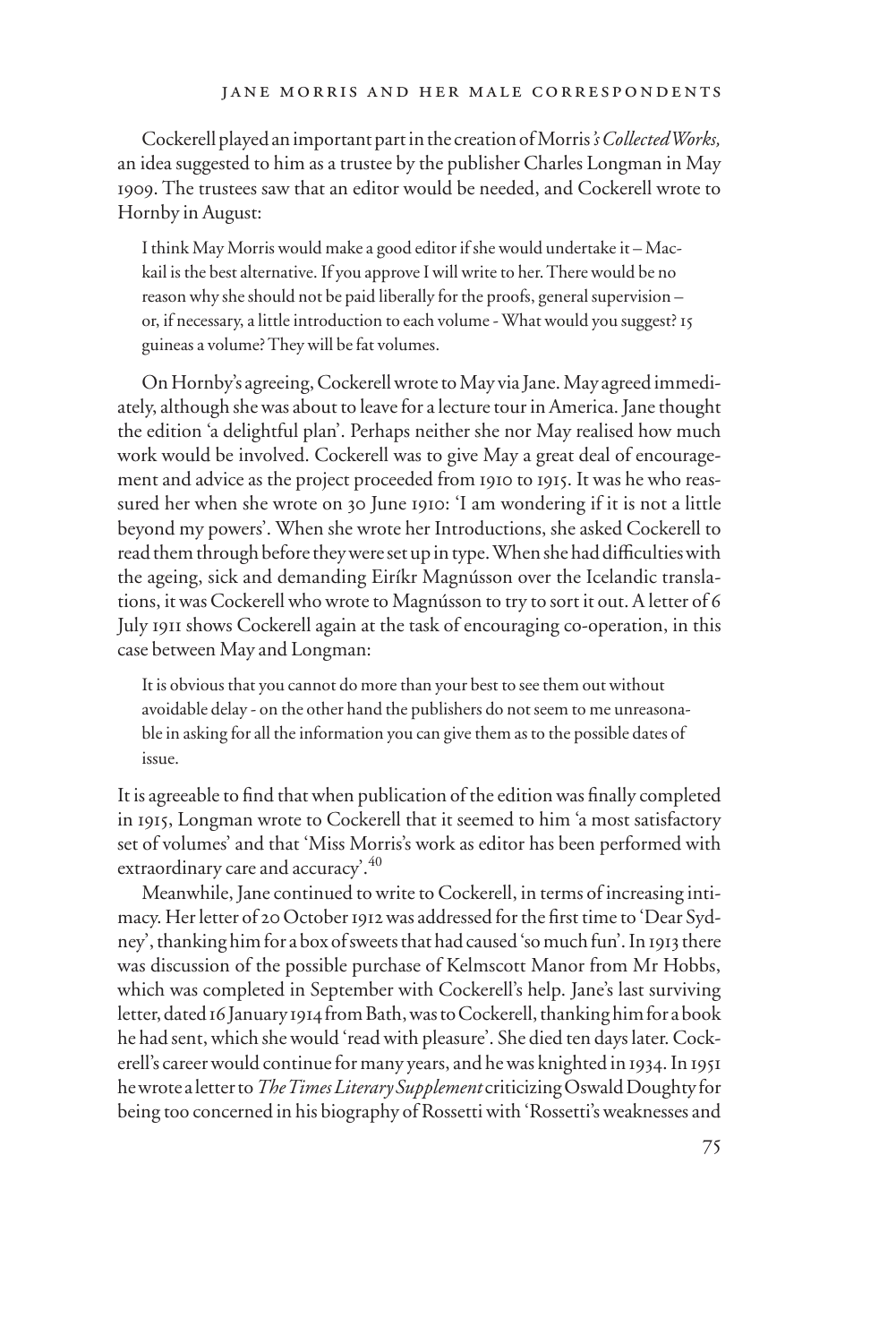## the journal of william morris studies . summer 2014

the elaboration of scandal' – though he did not name the scandal – and describing Jane as 'one of my heroines'.<sup>41</sup>

#### VII

One other correspondent whom we might have considered is Jane's husband, William Morris, but that would be the subject of another article. For the present it is enough to remark that to have corresponded on equal terms with an outstanding poet-painter, a successful headmaster, a distinguished Arts& Crafts practitioner, a courageous anti-imperialist and a leading gallery-curator was a remarkable achievement for a woman who spent the early part of her life in one of the least affluent or romantic parts of Oxford.

### NOTES

- 1. This is a revised version of the lecture given at the William Morris Gallery in Walthamstow to the Friends of the WMG on Sunday 27 January 2014.
- 2. Frank C. Sharp & Jan Marsh, eds, *The Collected Letters of Jane Morris,* Woodbridge, Suffolk: The Boydell Press, 2012, p. 9. Subsequently *JM Letters*.
- 3. William Fredeman *et al.,* eds, *The Correspondence of Dante Gabriel Rossetti,*  Cambridge: D.S. Brewer, 9 vols., 2002- 2010, Vol. II, pp. 180, 306, 417; Vol. I, p. xxvii. Afterwards *DGR Letters*.
- 4. *DGR Letters*, Vol. V, pp. 78-79.
- *5.* J.R. Wahl, *The Kelmscott Love Sonnets of Dante Gabriel Rossetti*. Cape Town: Balkema, 1954, 40 pp.
- 6. William M. Rossetti, ed, *The Poetical Works of Dante Gabriel Rossetti*, onevolume edition, London: Ellis, 1910, p. 182.
- 7. Robert Buchanan's pseudonymously delivered attack on the sensuality of the poetry of Rossetti, Swinburne and Morris, which had a serious impact on Rossetti's self-confidence, leading up to his suicide attempt in June 1872. See Jan Marsh, *Dante Gabriel Rossetti, Painter and Poet,* London: Weidenfeld & Nicolson, 1999, p. 431 ff.
- 8. *DGR Letters*, Vol. VIII, pp. 99-100; IX, pp. 90-94, 38; *JM Letters*, p. 120.

- 10. Norman Kelvin, ed, *The Collected Letters of William Morris,* Princeton, NJ: Princeton University Press, 4 vols in 5. 1984-1996; Vol. I (1984), p. 10, Note 1. Subsequently Kelvin.
- 11. I am grateful to Price's granddaughter, Lorraine Bowsher, for information

<sup>9</sup>. *JM Letters*, p. 122.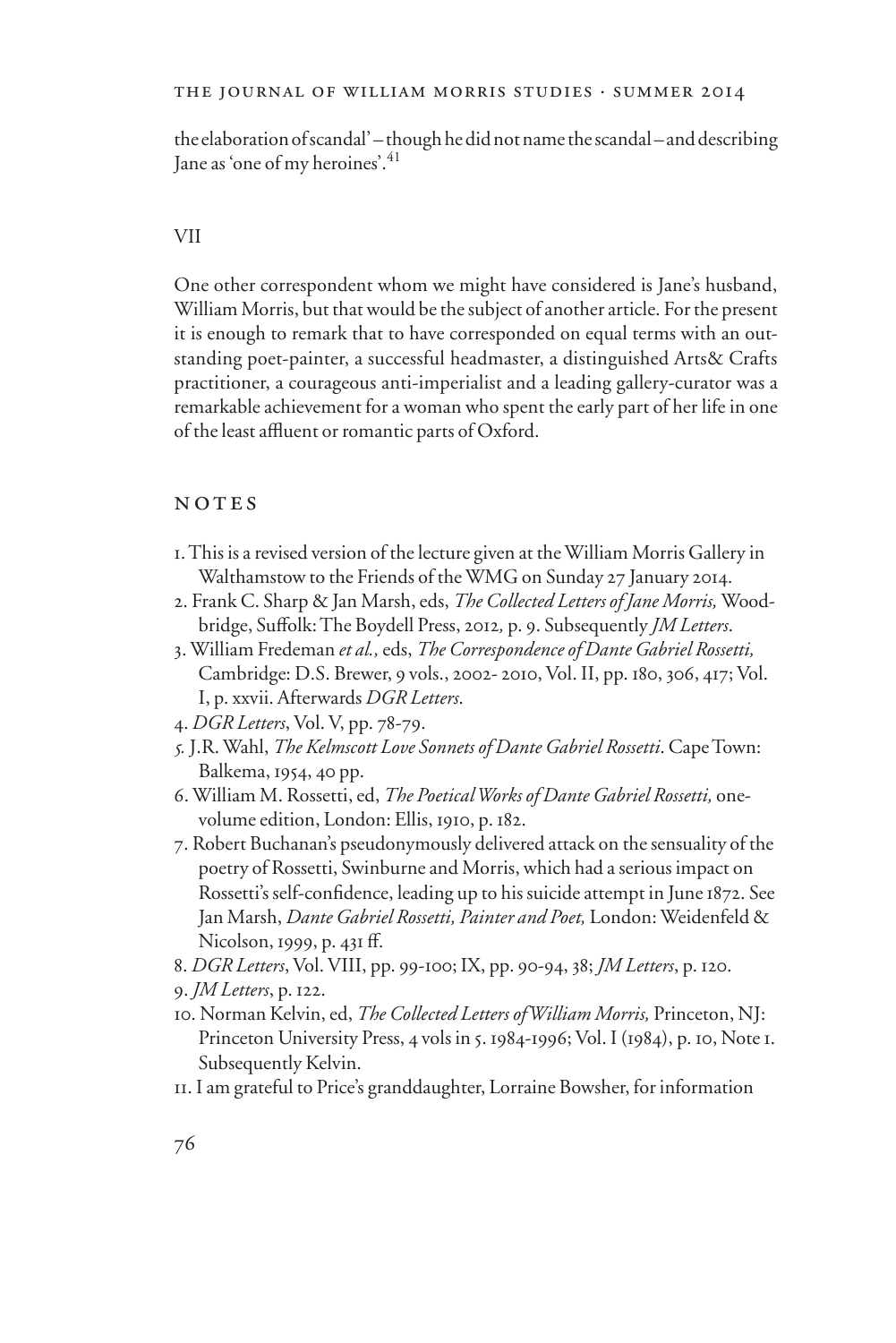about her grandfather's life and for permission to quote from his unpublished Diary.

- 12. Rudyard Kipling, *Something of Myself,* London: Macmillan, 1937, pp. 21, 22-23, 24, 25, 26ff., 37. Subsequently Kipling, *Myself*.
- 13. Kipling, *Myself*, pp. 135, 134-135.
- 14. Rudyard Kipling, *Stalky and Co.,* 1908*;* London: Macmillan's Pocket Kipling, 1919, p. 218. The continuing friendship between Kipling and Price is amply shown in Thomas Pinney, ed, *The Letters of Rudyard Kipling,* London: Palgrave Macmillan, 6 vols., 1990-2004.
- 15. *JM Letters*, pp. 62, 64, 65.
- 16. Price's Diary, quoted by permission of Lorraine Bowsher; *JM Letters*, p.149. Jane's political outlook is discussed by Sharp & Marsh (*JM Letters*, pp. 100- 101).
- 17. May Morris, ed, *The Collected Works of William Morris,* 24 vols., London: Longmans & Co., 1910 - 1915, Vol. XVIII (1913), p. xxvj; *JM Letters*, pp. 414, 424, 435, 439.
- 18. *JM Letters*, pp. 44, 46.
- 19. Kelvin, Vol. I, pp. 92, 94, 96.
- 20. Wendy Parkins, *Jane Morris. The Burden of History,* Edinburgh: Edinburgh University Press, 2013, pp. 34. Subsequently Parkins.
- 21.Parkins, pp. 85, 88.
- 22. Sheila Kirk, *Philip Webb. Pioneer of Arts& Crafts Architecture*, Chichester: Wiley-Academic, 2005, pp. 57, 16, 59. Afterwards Kirk.
- 23. Kirk, pp. 285, 286.
- 24. Kirk, pp. 211-212; W.R. Lethaby, *Philip Webb and His Work,* London: Raven Oak Press, 1979, p. 219. The panel is illustrated in Kirk, p. 212; *JM Letters*, pp. 425, 432-433; Kirk, p. 293.
- 25. Elizabeth Longford, *A Pilgrimage of Passion. The Life of Wilfrid Scawen Blunt, London: Weidenfeld & Nicolson, 1979, pp. 34ff, 34, 72. Subsequent*ly *Pilgrimage.*
- 26. *Pilgrimage*, p.168.
- 27. *The Poetical Works of Wilfrid Scawen Blunt,* 2 Vols, London: Macmillan, 1914, Vol. I, p. 450. Subsequently Blunt, *PW.*
- 28. *JM Letters*, p. 129, Note 2; pp. 129, 130, 132 and Note 1.
- 29. Peter Faulkner, ed, *Jane Morris to Wilfrid Scawen Blunt,* Exeter: University of Exeter Press, 1986, pp. 15-24 (afterwards Faulkner). See also *JM Letters,*  pp.158; 165; 170; 172-173, 174; 176; the quotation is from p. 173.
- 30. Faulkner, pp. 4, 29, 31.
- 31. Faulkner, pp. 69, 47; *JM Letters,* p. 220; William Peterson (*A Bibliography of the Kelmscott Press,* Oxford: Clarendon Press, 1984; 1985, p. 10) tells us that 'the decorated initials were printed in red at his [Blunt's] request', and that